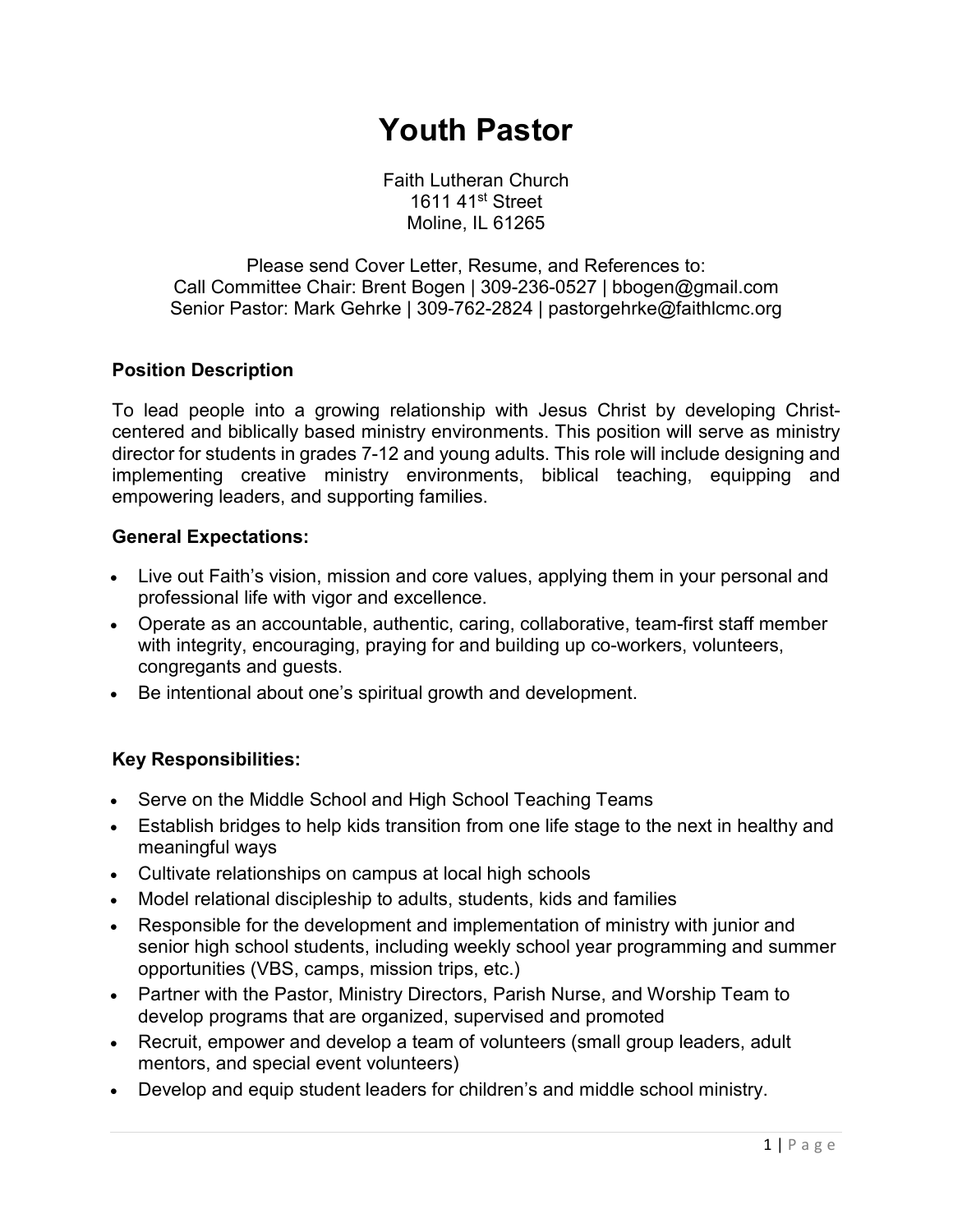- Develop a ministry that impacts the community and honors Faith Lutheran Church's roots and heritage.
- Assist in the developing the annual budget for high school ministry.
- Other responsibilities as assigned.

#### **Requirements**

- Good command of Lutheran theology (or willingness to learn)
- Connection to students Junior High and High School
- Ability and heart to teach scripture in both a larger collective setting and individually
- Desire to mentor and encourage students
- Willingness to work alongside parents
- Ability to gather, train, and encourage other staff to work with students
- Willingness to work alongside and be mentored by the lead pastor
- Moderate level of administrative skill
- Skills with social media and technology

## **Qualifications, Skills** and **Knowledge:**

- A growing, Christ-centered faith
- Bachelor's Degree preferred
- Strong relational skills with kids and adults
- Musical background and leading worship preferred but not required
- Ability to work creatively and collaboratively with multiple teams
- No prior youth ministry experience required. Willing to train
- Excellent verbal and written communication skills
- Proven organizational and administrative skills

**Hours**: 20-40 per week (includes the above responsibilities, attending worship service, meetings as needed, running youth service, and leading Life Groups)

**Salary**: \$20 - 30K annually – currently does not include benefits. Salary is negotiable depending on part-time or full-time.

**Availability**: Position available immediately

### **Church Description**

- Established church 70 years.
- Stable leadership. Senior pastor tenure over 20 years